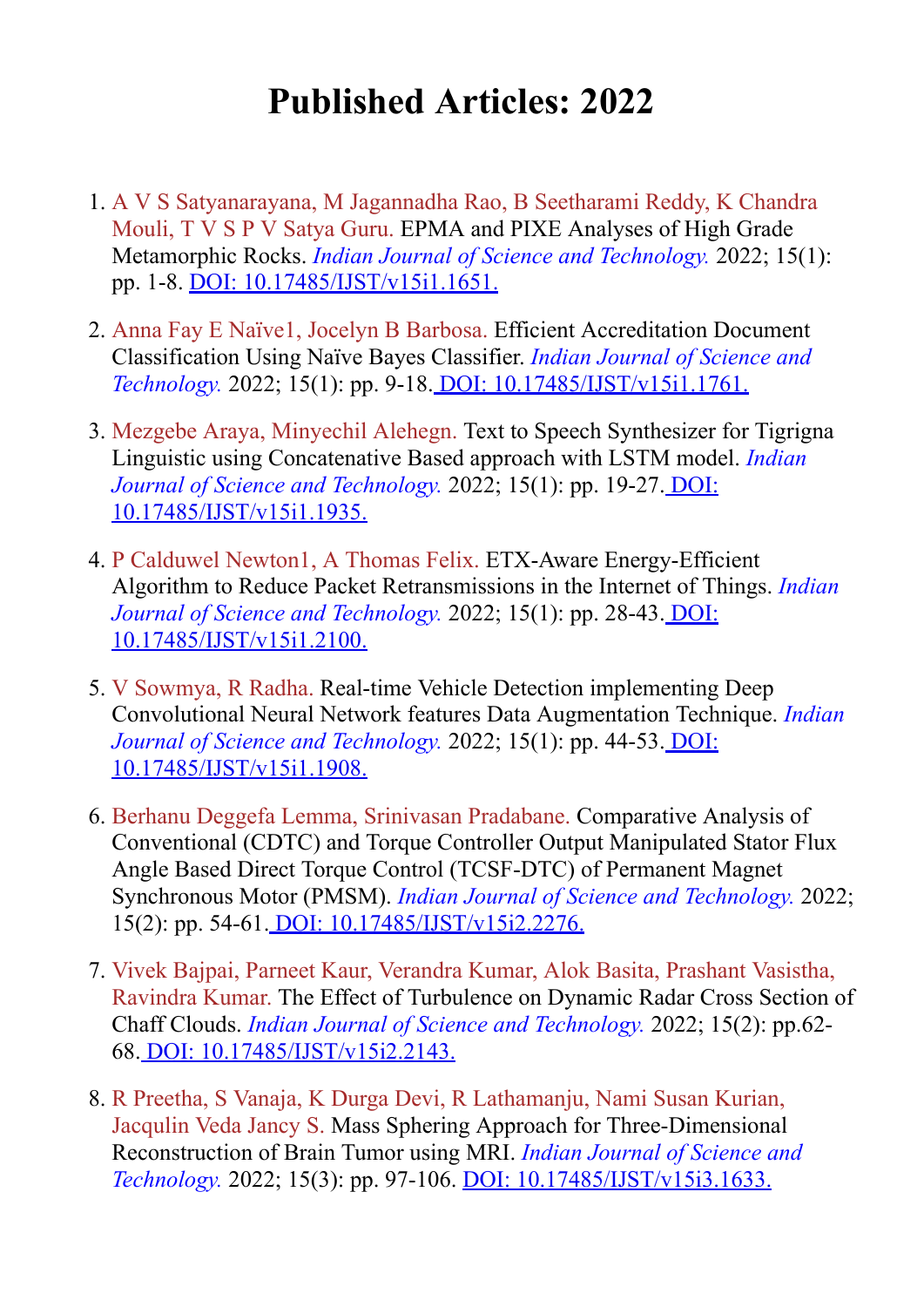- 9. Raymund B Moreno, Nick John B Solar. Development and Sensory Evaluation of Peanut-Pine Butterscotch Bar. *Indian Journal of Science and Technology.* 2022; 15(3): pp. 107-114. [DOI: 10.17485/IJST/v15i3.2089.](https://indjst.org/articles/development-and-sensory-evaluation-of-peanut-pine-butterscotch-bar)
- 10. S Sathiya Priya, J G R Sathiaseelan. Real Time Glaucoma Prediction Using Y-UNet Classifier via Hardware Software Co-Design SMART System. *Indian [Journal of Science and Technology.](https://indjst.org/articles/real-time-glaucoma-prediction-using-y-unet-classifier-via-hardware-software-co-design-smart-system)* 2022; 15(3): pp. 115-126. DOI: 10.17485/IJST/v15i3.2174.
- 11. Usha Yadav, Sandeep Yadav, Dinesh C Sharma. In Silico Analysis of Structural Photosynthetic Genes of Arabidopsis thaliana for Unique Mirror Repeats. *[Indian Journal of Science and Technology.](https://indjst.org/articles/in-silico-analysis-of-structural-photosynthetic-genes-of-arabidopsis-thaliana-for-unique-mirror-repeats)* 2022; 15(3): pp. 127-135. DOI: 10.17485/IJST/v15i3.1833.
- 12. Mini K Paul, K D Mini, Anu Ruby Benn, Jyothis Mathew. Kurthia gibsonii Mb126 immobilised chitinase against Aspergillus flavus, a fungal pathogen linked to lemon postharvest deterioration. *Indian Journal of Science and Technology.* 2022; 15(3): pp. 136-145. [DOI: 10.17485/IJST/v15i3.2387.](https://indjst.org/articles/kurthia-gibsonii-mb126-immobilised-chitinase-against-aspergillus-flavus-a-fungal-pathogen-linked-to-lemon-postharvest-deterioration)
- 13. P Vishal, M Kranti Kumar. Application of Ultrasound Sensor in Construction Safety: Study of Struck-By Hazard. *Indian Journal of Science and Technology.* 2022; 15(4): pp. 146-157. [DOI: 10.17485/IJST/v15i4.453.](https://indjst.org/articles/application-of-ultrasound-sensor-in-construction-safety-study-of-struck-by-hazard)
- 14. Birhanu Gardie, Smegnew Asemie, Kasahun Azezew, Zemedkun Solomon. Potato Plant Leaf Diseases Identification Using Transfer Learning. *Indian [Journal of Science and Technology.](https://indjst.org/articles/potato-plant-leaf-diseases-identification-using-transfer-learning)* 2022; 15(4): pp. 158-165.DOI: 10.17485/IJST/v15i4.1235.
- 15. Eyu Abebe Gaenamo, Democracy Dilla Dirate, Defaru Katise Dasho, Vasudeva Rao Pampana. Experimental Investigation and Mapping of Index and Shear Behavior of Soils a Case in Gimbichu Town, Ethiopia. *Indian Journal of Science and Technology.* 2022; 15(4): pp. 166-174. **DOI:** 10.17485/IJST/v15i4.1868.
- 16. Anjaneyulu Katuru, Srinivas Raja Banda, Y Venkata Narayana, Sumalatha Kadire. Corner Defected Multi-Resonance Ultra-Wideband Rectangular Patch Antenna. *Indian Journal of Science and Technology.* 2022; 15(4): pp. 175-183. [DOI: 10.17485/IJST/v15i4.1800.](https://indjst.org/articles/corner-defected-multi-resonance-ultra-wideband-rectangular-patch-antenna)
- 17. Santosh Kumar Bhal, Prafulla Kumar Panda. A fourth order orthogonal spline collocation method Interface boundary value problem. *Indian Journal of Science and Technology.* [2022; 15\(4\): pp. 184-190. DOI:](https://indjst.org/articles/a-fourth-order-orthogonal-spline-collocation-method-interface-boundary-value-problem) 10.17485/IJST/v15i4.964.
- 18. Raffy Chavez. Unit Heads Amidst COVID 19 Pandemic: Work-Life Balance, Talent Management Skills and Institutional Performance. *Indian Journal of*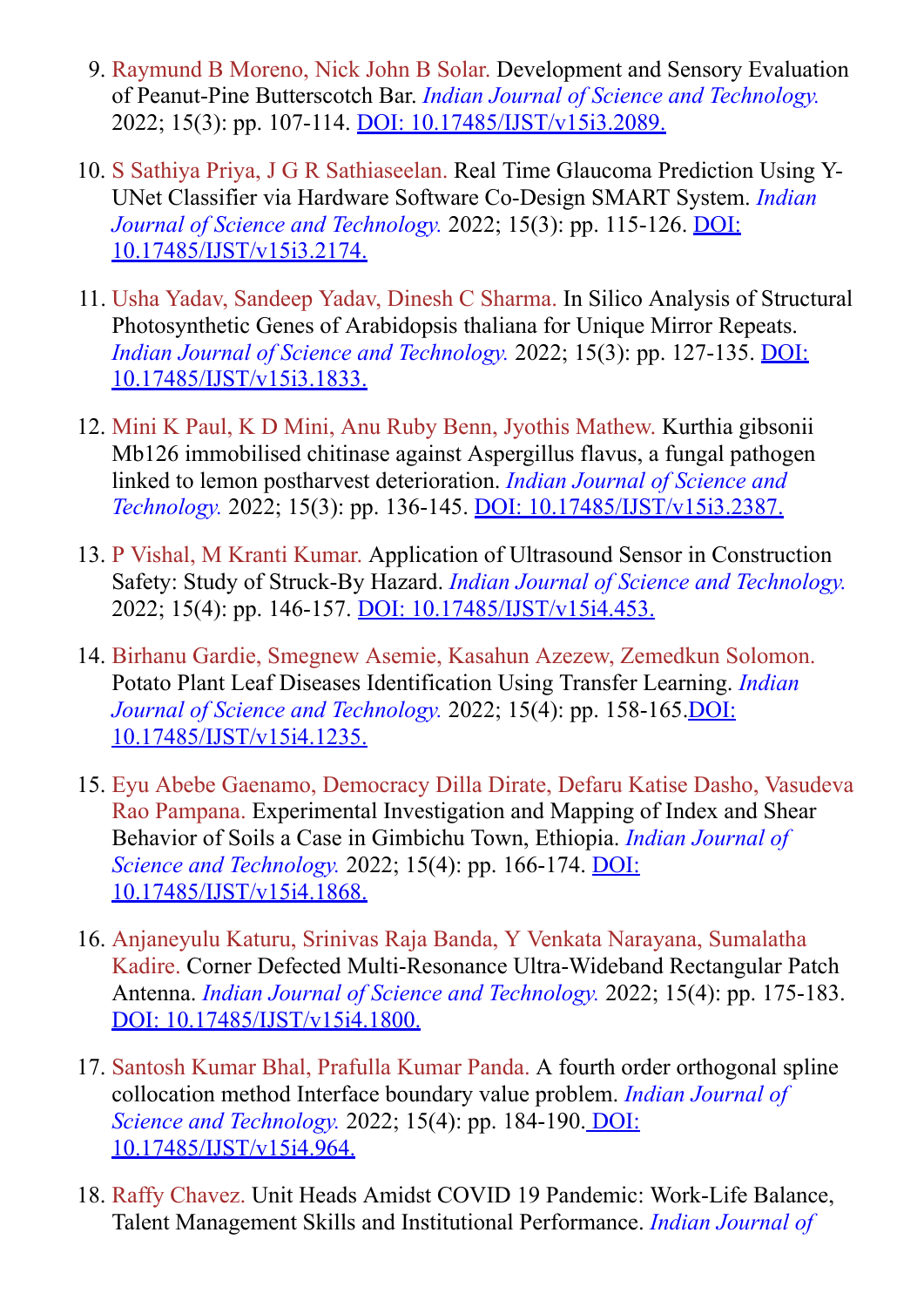*Science and Technology.* [2022; 15\(5\): pp. 191-198. DOI:](https://indjst.org/articles/unit-heads-amidst-covid-19-pandemic-work-life-balance-talent-management-skills-and-institutional-performance) 10.17485/IJST/v15i5.1568.

- 19. Viden V Elpos. Acceptability of Organic Beverage Product: A Breakthrough. *[Indian Journal of Science and Technology.](https://indjst.org/articles/acceptability-of-organic-beverage-product-a-breakthrough)* 2022; 15(5): pp. 199-206. DOI: 10.17485/IJST/v15i5.1540.
- 20. S Vasanthi, B Sivakumar. Jacobsthal Matrices and their Properties. *Indian [Journal of Science and Technology.](https://indjst.org/articles/jacobsthal-matrices-and-their-properties)* 2022; 15(5): pp. 207-215. DOI: 10.17485/IJST/v15i5.1948.
- 21. Prasenjit Debnath, Ngangbam Ishwarchandra. The Evaluation of the Rotating Metrics with  $\mathbf{a} = 0$  from the Mass Function  $\hat{M}$  (u; r) with the reference to the Theory of General Relativity. *Indian Journal of Science and Technology.* 2022; 15(5): pp. 216-220. [DOI: 10.17485/IJST/v15i5.1560.](https://indjst.org/articles/the-evaluation-of-the-rotating-metrics-with-a-0-from-the-mass-function-m-u-r-with-the-reference-to-the-theory-of-general-relativity)
- 22. Y G Praveen Kumar, B S Kariyappa, M Z Kurian. Design, Implementation and Performance Analysis of Test Pattern Generator for Built-In Self-Test using m-GDI Technology. *Indian Journal of Science and Technology.* 2022; 15(5): pp. 221-226. [DOI: 10.17485/IJST/v15i5.1846.](https://indjst.org/articles/design-implementation-and-performance-analysis-of-test-pattern-generator-for-built-in-self-test-using-m-gdi-technology)
- 23. A Daniel Raj, P Venugopal, N Padmapriya. Identification of Proper and Improper Signatures Using Graph Theory Techniques. *Indian Journal of Science and Technology.* [2022; 15\(6\): pp. 227-236. DOI:](https://indjst.org/articles/identification-of-proper-and-improper-signatures-using-graph-theory-techniques) 10.17485/IJST/v15i6.1913.
- 24. K J Eldho. Impact of Unbalanced Classification on the Performance of Software Defect Prediction Models. *Indian Journal of Science and Technology.* 2022; 15(6): pp. 237-242. [DOI: 10.17485/IJST/v15i6.2193.](https://indjst.org/articles/impact-of-unbalanced-classification-on-the-performance-of-software-defect-prediction-models)
- 25. Toby Thomas, Julie Toby Thomas, Kannan S Karthiga, Sami Aldhuwayhi, Riyadh Alroomy, Roshan Uthappa, Betsy Joseph. Application of Calcorrugoscopy for Assessing Variations in Palatal Rugae Pattern among the Native Population of Riyadh Province in Saudi Arabia. *Indian Journal of Science and Technology.* 2022; 15(6): pp. 243-252. **DOI:** 10.17485/IJST/v15i6.2221.
- 26. Swati Kolhe, Dipak Patil, Avinash Sonar, Jayant Nehete. Acoustical Studies on Heterocyclic Drugs In 1,4- Dioxane at 303.15 K. *Indian Journal of Science and Technology.* 2022; 15(6): pp. 253-258. [DOI: 10.17485/IJST/v15i6.1960.](https://indjst.org/articles/acoustical-studies-on-heterocyclic-drugs-in-14-dioxane-at-30315-k)
- 27. Narcitas B Ouano, Verlino D Baddu, John Lester T Tabian. Historical Biographical Study on Grey-Faced Buzzard (Butastur indicus) from the Perspectives of the Old Folks in Sanchez Mira , Cagayan, Philippines. *Indian [Journal of Science and Technology.](https://indjst.org/articles/historical-biographical-study-on-grey-faced-buzzard-butastur-indicus-from-the-perspectives-of-the-old-folks-in-sanchez-mira-cagayan-philippines)* 2022; 15(6): pp. 259-265. DOI: 10.17485/IJST/v15i6.1767.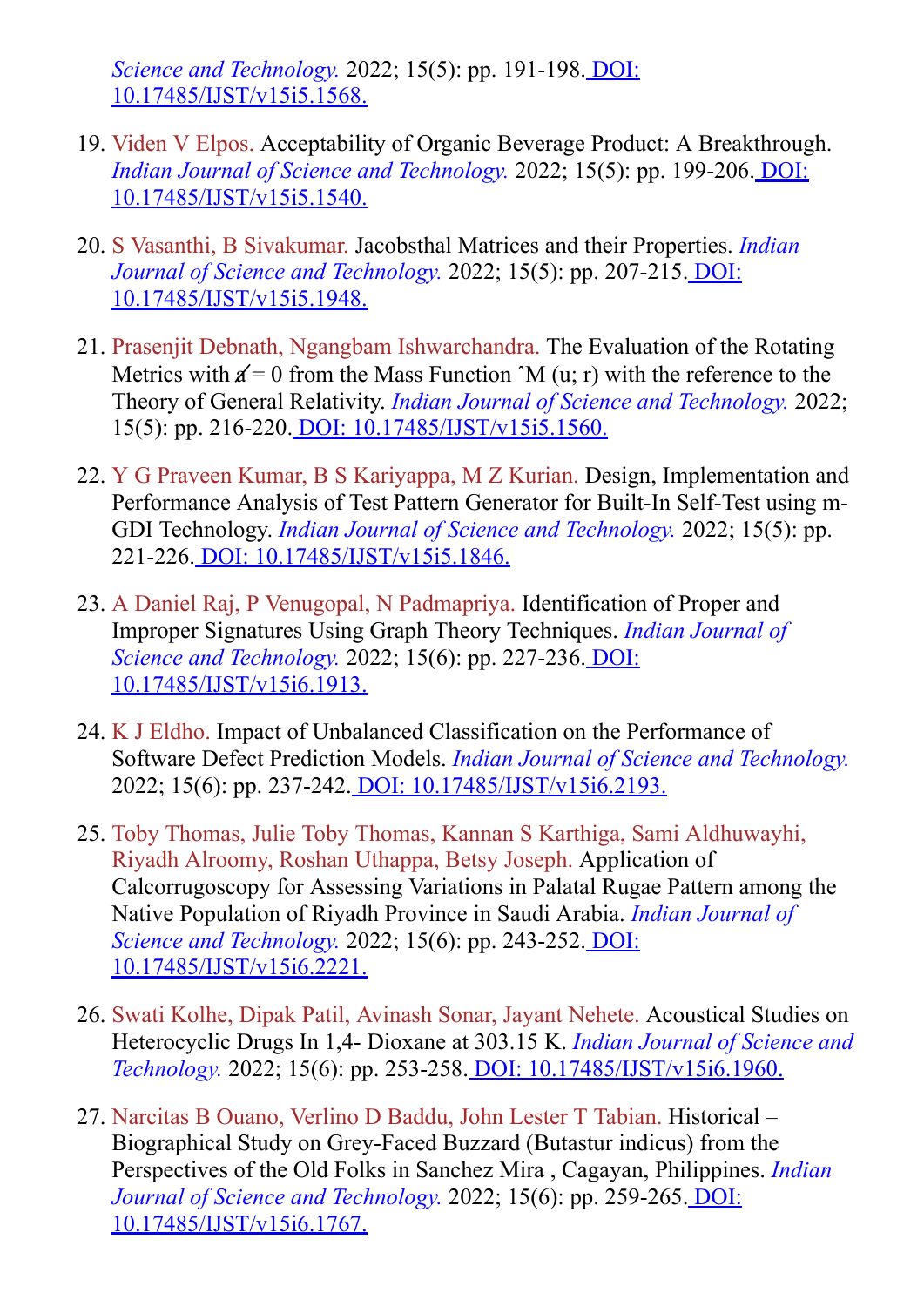- 28. Pradeep Chindhi, H P Rajani, Geeta Kalkhambkar. A Spurious Free Dual Band Microstrip Patch Antenna for Radio Frequency Energy Harvesting. *Indian [Journal of Science and Technology.](https://indjst.org/articles/a-spurious-free-dual-band-microstrip-patch-antenna-for-radio-frequency-energy-harvesting)* 2022; 15(7): pp. 266-275. DOI: 10.17485/IJST/v15i7.2025.
- 29. Priyaranjan Dash, Kalyani Sunani. An Improved Class of Mixed Estimators of Population Mean under Double Sampling. *Indian Journal of Science and Technology.* 2022; 15(7): pp. 276-291. [DOI: 10.17485/IJST/v15i7.1396.](https://indjst.org/articles/an-improved-class-of-mixed-estimators-of-population-mean-under-double-sampling)
- 30. M Roopa, H Venugopal, Jayachandra, Madeva Nagaral. Soil Structure Interaction Analysis of a Single Layer Latticed Geodesic Dome. *Indian Journal of Science and Technology.* [2022; 15\(7\): pp. 292-299. DOI:](https://indjst.org/articles/soil-structure-interaction-analysis-of-a-single-layer-latticed-geodesic-dome) 10.17485/IJST/v15i7.35.
- 31. C J Anil Kumar, B K Raghavendra, S Raghavendra. A Credit Scoring Heterogeneous Ensemble Model Using Stacking and Voting. *Indian Journal of Science and Technology.* [2022; 15\(7\): pp. 300-308. DOI:](https://indjst.org/articles/a-credit-scoring-heterogeneous-ensemble-model-using-stacking-and-voting) 10.17485/IJST/v15i7.1715.
- 32. M Roopa, H Venugopal, Jayachandra, Madeva Nagaral. Soil Structure Interaction Analysis of a Single Layer Latticed Geodesic Dome. *Indian Journal of Science and Technology.* [2022; 15\(7\): pp.292-299. DOI:](https://indjst.org/articles/soil-structure-interaction-analysis-of-a-single-layer-latticed-geodesic-dome) 10.17485/IJST/v15i7.35.
- 33. V Ramamurthy, T A K Mumtaz Begum. Effect of Hulled Barley Grains (Hordeum vulgare) Powder on the Gene Level Expression of PPAR-g and SIRT1 in Rats Subjected to Experimental Hyperlipidemia. *Indian Journal of Science and Technology.* 2022; 15(7): pp[. DOI: 10.17485/IJST/v15i7.2292.](https://indjst.org/articles/effect-of-hulled-barley-grains-hordeum-vulgare-powder-on-the-gene-level-expression-of-ppar-g-and-sirt1-in-rats-subjected-to-experimental-hyperlipidemia)
- 34. Krishan Kumar, Mukesh Kumar Gupta, Nishant Saxena, Vivek Jaglan. Homomorphic Encryption Based Privacy Protection for Personalised Web Search. *Indian Journal of Science and Technology.* 2022; 15(8): pp. 318- 325[.DOI: 10.17485/IJST/v15i8.44.](https://indjst.org/articles/homomorphic-encryption-based-privacy-protection-for-personalised-web-search)
- 35. Saber Beghoul, Mohamed Cherif Abdeldjelil, Souheila Abdelghani, Katiba Beroual, Moncef Ait abdesselam. The Effect of Natural Additives in Drinking Water on Broiler Production Performances: The Case of Green Anise and Fenugreek. *Indian Journal of Science and Technology.* 2022; 15(8): pp. 326- 332[. DOI: 10.17485/IJST/v15i8.2422.](https://indjst.org/articles/the-effect-of-natural-additives-in-drinking-water-on-broiler-production-performances-the-case-of-green-anise-and-fenugreek)
- 36. Praveen Kumar, H S Jayanna. Development of Speaker-Independent Automatic Speech Recognition System for Kannada Language. *Indian Journal of Science and Technology.* 2022; 15(8): pp.333-342[. DOI: 10.17485/IJST/v15i8.2322.](https://indjst.org/articles/development-of-speaker-independent-automatic-speech-recognition-system-for-kannada-language)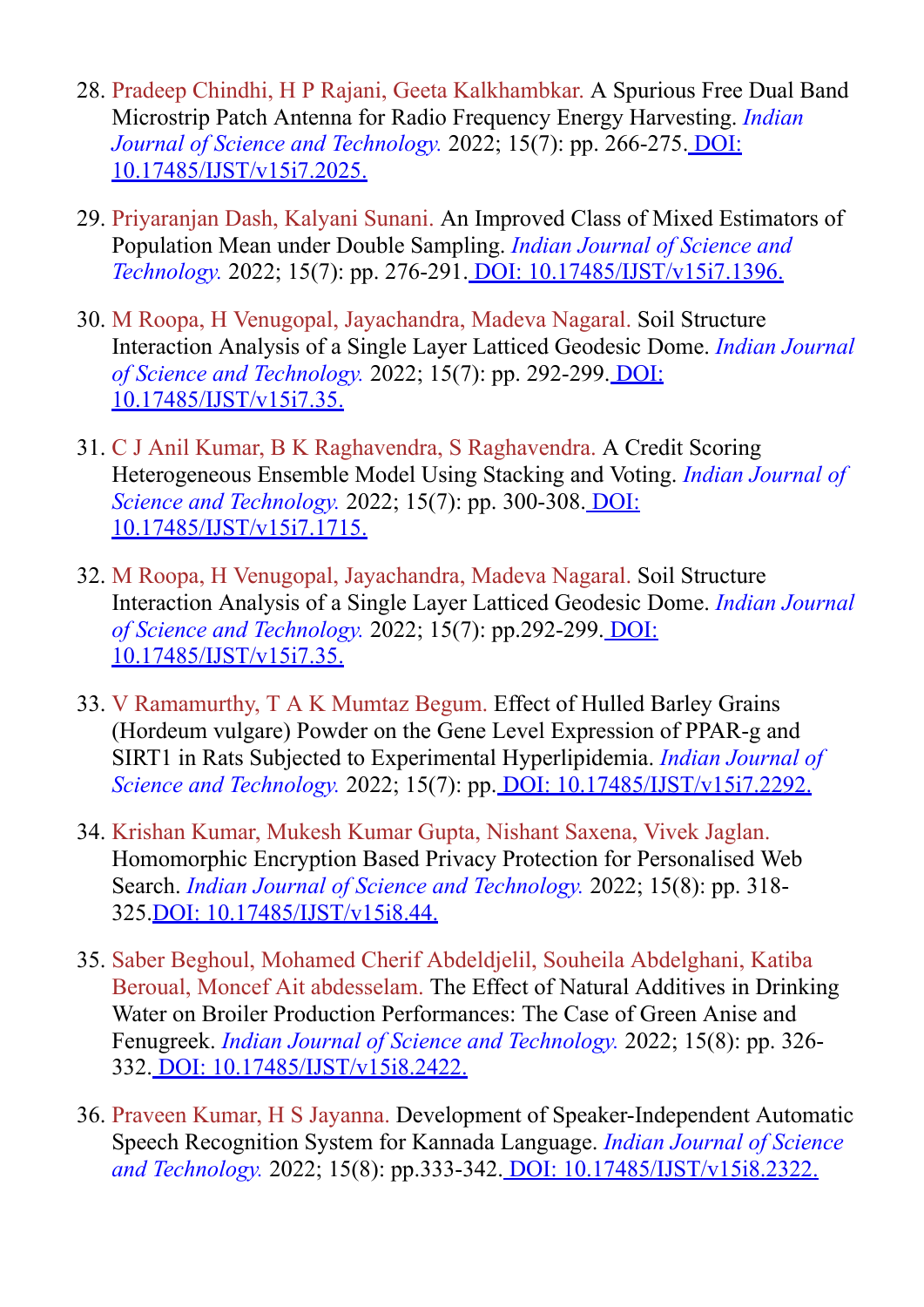- 37. Amrani Hassan, Newton Andebe, Devotha G Nyambo, Shubi Kaijage. Integrating Mobile Computing in University Information Management Systems to Improve Access and User Experience. *Indian Journal of Science and Technology.* 2022; 15(8): pp.343-350[. DOI: 10.17485/IJST/v15i8.1060.](https://indjst.org/articles/integrating-mobile-computing-in-university-information-management-systems-to-improve-access-and-user-experience)
- 38. Kandukuri Kumaraswamy. Precipitation Trend Analysis of India A Climate Change Study. *Indian Journal of Science and Technology.* 2022; 15(8): pp. 351- 356[. DOI: 10.17485/IJST/v15i8.2040.](https://indjst.org/articles/precipitation-trend-analysis-of-india-a-climate-change-study)
- 39. Chaitanya Deepti Lele. The Physical Activity and Sleep Quality A Correlation Analysis of Young Adults in India. *Indian Journal of Science and Technology.* 2022; 15(9): pp.357-363. [DOI: 10.17485/IJST/v15i9.2222.](https://indjst.org/articles/the-physical-activity-and-sleep-quality-a-correlation-analysis-of-young-adults-in-india)
- 40. Shivaji V Chobe, Meenakshi Chobe, Kashinath Metri, Nagaratna Raghuram. Yoga and Rasayana for Mental Health in Age-related Cognitive Decline - A Controlled Trial. *Indian Journal of Science and Technology.* 2022; 15(9): pp.364-370. [DOI: 10.17485/IJST/v15i9.2243.](https://indjst.org/articles/yoga-and-rasayana-for-mental-health-in-age-related-cognitive-decline-a-controlled-trial)
- 41. Nagarajan Selvam, Yonatan Nagesa, Fikiru Negesa. Deep Learning Approach with Optimization Algorithm for Reducing the Training and Testing Time in SAR Image Detection and Recognition. *Indian Journal of Science and Technology.* 2022; 15(9): pp. 371-385. [DOI: 10.17485/IJST/v15i9.1266.](https://indjst.org/articles/deep-learning-approach-with-optimization-algorithm-for-reducing-the-training-and-testing-time-in-sar-image-detection-and-recognition)
- 42. V Roseline, G Heren Chellam. A Novel Fusion Attention Algorithm for Sentimental Image Analysis. *Indian Journal of Science and Technology.* 2022; 15(9): pp.386-394. [DOI: 10.17485/IJST/v15i9.2159.](https://indjst.org/articles/a-novel-fusion-attention-algorithm-for-sentimental-image-analysis)
- 43. Samuel Duraivel, R Lavanya. VOD and OTT Content as a Therapeutic Measure to Improve Self-esteem: A Retrospective Analysis of user Generated Opinion using NLP Techniques. *Indian Journal of Science and Technology.* 2022; 15(9): pp.395-407. [DOI: 10.17485/IJST/v15i9.1753.](https://indjst.org/articles/vod-and-ott-content-as-a-therapeutic-measure-to-improve-self-esteem-a-retrospective-analysis-of-user-generated-opinion-using-nlp-techniques)
- 44. Fakhrullah Sarwari, Hiroko Ono, Mohammad Reza Ansari. A Twin Track Approach for Informal Settlements Development: Combining Upgrading and Housing— A Case Study of District 13 Kabul City. *Indian Journal of Science and Technology.* 2022; 15(10): pp. 408-427[. DOI: 10.17485/IJST/v15i10.1419.](https://indjst.org/articles/a-twin-track-approach-for-informal-settlements-development-combining-upgrading-and-housing-a-case-study-of-district-13-kabul-city)
- 45. Sonia Kalra, Neelam Singla. An Analysis of a Two-State Markovian Retrial Queueing Model with Priority Customers. *Indian Journal of Science and Technology.* 2022; 15(10): pp.428-441[. DOI: 10.17485/IJST/v15i10.2017.](https://indjst.org/articles/an-analysis-of-a-two-state-markovian-retrial-queueing-model-with-priority-customers)
- 46. Mashud Ahmed, Ariful Hoque, MD Kamrul Islam. A Trend Analysis of Climatic Variables in the Karimganj District of Assam, India. *Indian Journal of Science and Technology.* [2022; 15\(10\): pp.442-450. DOI:](https://indjst.org/articles/a-trend-analysis-of-climatic-variables-in-the-karimganj-district-of-assam-india) 10.17485/IJST/v15i10.109.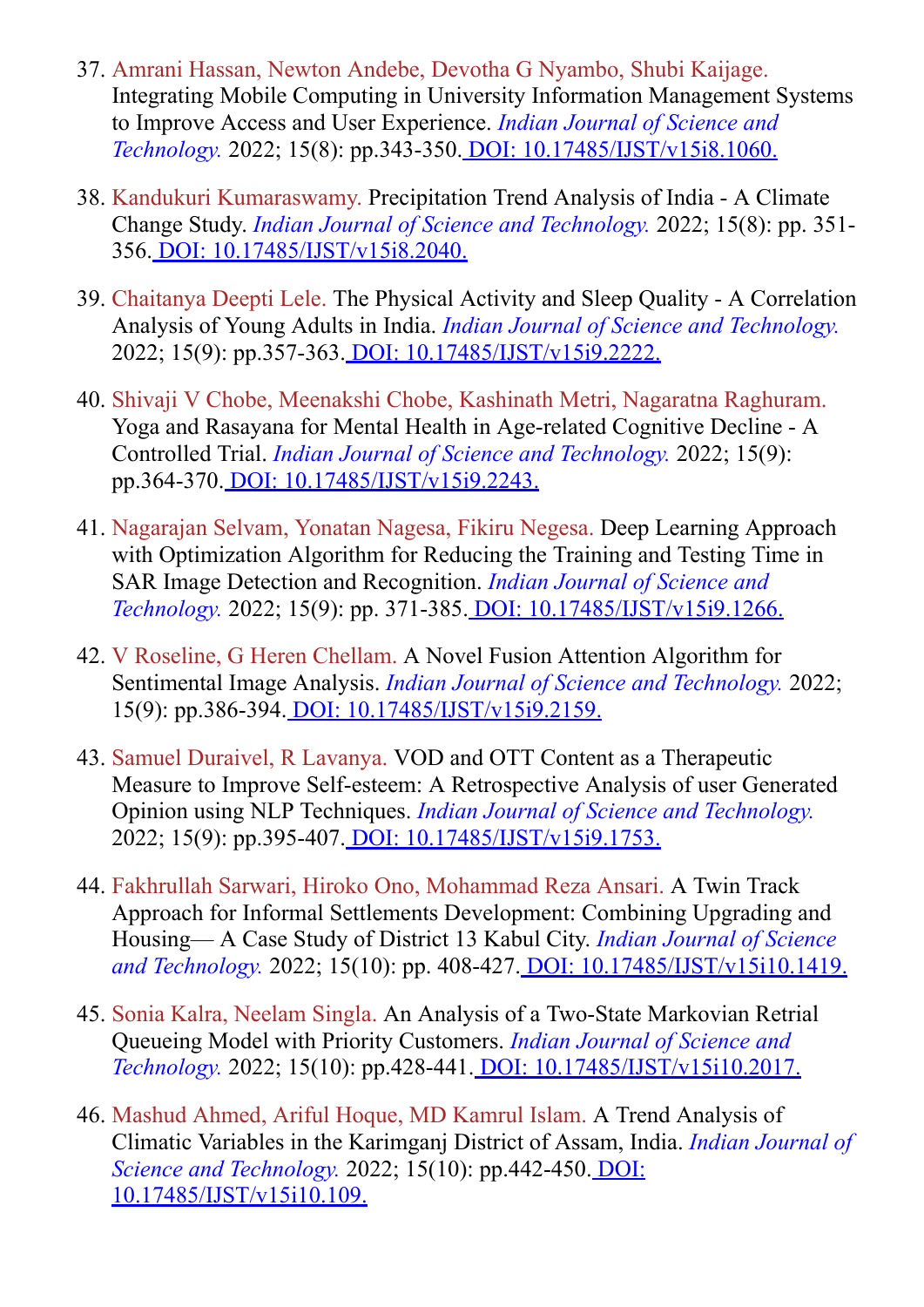- 47. Ruchi Yadav. Elucidating Structural, Functional and Phylogenetic Relationship of Large Envelope Protein of Hepatitis B V irus. *Indian Journal of Science and Technology.* 2022; 15(10): pp.451-456[. DOI: 10.17485/IJST/v15i10.491.](https://indjst.org/articles/elucidating-structural-functional-and-phylogenetic-relationship-of-large-envelope-protein-of-hepatitis-b-v-irus)
- 48. S Syed Suhaila, V Pradeep. A Novel Fast Color Image Encryption Algorithm based on 2D-Hybrid Maps. *Indian Journal of Science and Technology.* 2022; 15(10): pp.457-467. [DOI: 10.17485/IJST/v15i10.2348.](https://indjst.org/articles/a-novel-fast-color-image-encryption-algorithm-based-on-2d-hybrid-maps)
- 49. Pooja Priyadarshini Joshi, P Nagesh, Sindu Bharath. Design Parameters of Cross-Cultural Training (CCT) Programs in Information Technology (IT) Organizations. *Indian Journal of Science and Technology.* 2022; 15(10): pp.468-473. [DOI: 10.17485/IJST/v15i11.2456.](https://indjst.org/articles/design-parameters-of-cross-cultural-training-cct-programs-in-information-technology-it-organizations)
- 50. S Pandikumar, S Bharani Sethupandian, M Sakthi Saravanan, S Navin Prasad, M Arun. Deep Learning based Long Short-Term Memory Recurrent Neural Network for Stock Price Movement Prediction. *Indian Journal of Science and Technology.* 2022; 15(10): pp.474-480[. DOI: 10.17485/IJST/v15i11.27.](https://indjst.org/articles/deep-learning-based-long-short-term-memory-recurrent-neural-network-for-stock-price-movement-prediction)
- 51. Sagargouda S Patil, H A Dinesha. URL Redirection Attack Mitigation in Social Communication Platform using Data Imbalance Aware Machine Learning Algorithm. *Indian Journal of Science and Technology.* 2022; 15(11): pp. 481- 488. [DOI: 10.17485/IJST/v15i11.1813.](https://indjst.org/articles/url-redirection-attack-mitigation-in-social-communication-platform-using-data-imbalance-aware-machine-learning-algorithm)
- 52. M Amala, N Sulochana, G Rajeswari. Classes of T\*-Semiring. *Indian Journal of Science and Technology.* [2022; 15\(11\): pp. 489-494. DOI:](https://indjst.org/articles/classes-of-t-semiring) 10.17485/IJST/v15i11.1020.
- 53. Noribelle G Baculio, Jocelyn B Barbosa. An Objective Classification Approach of Cacao Pods using Local Binary Pattern Features and Artificial Neural Network Architecture (ANN). *Indian Journal of Science and Technology.* 2022; 15(11): pp. 495-504. [DOI: 10.17485/IJST/v15i11.60.](https://indjst.org/articles/an-objective-classification-approach-of-cacao-pods-using-local-binary-pattern-features-and-artificial-neural-network-architecture-ann)
- 54. Sajal Kumar Ghosh, Ashok Kumar Sar. Impact of Effective Supply Chain Management and Supply Chain Risk Management Capabilities on Construction Project Performance. *Indian Journal of Science and Technology.* 2022; 15(12): pp. 505-517. [DOI: 10.17485/IJST/v15i12.2194.](https://indjst.org/articles/impact-of-effective-supply-chain-management-and-supply-chain-risk-management-capabilities-on-construction-project-performance)
- 55. Abdulaziz I Al-Muaybid, Abdulrazak Abdulghafour, Ehab A Mlybari. Value Engineering Role in Construction Sustainability During COVID-19 Pandemic in KSA. *Indian Journal of Science and Technology.* 2022; 15(12): pp. 518-526. [DOI: 10.17485/IJST/v15i12.2293.](https://indjst.org/articles/value-engineering-role-in-construction-sustainability-during-covid-19-pandemic-in-ksa)
- 56. Suresh Subramanian, Y Angeline Christobel. A Hybrid Machine Learning Model to Predict Heart Disease Accurately. *Indian Journal of Science and Technology.* 2022; 15(12): pp. 527-534[. DOI: 10.17485/IJST/v15i12.104.](https://indjst.org/articles/a-hybrid-machine-learning-model-to-predict-heart-disease-accurately)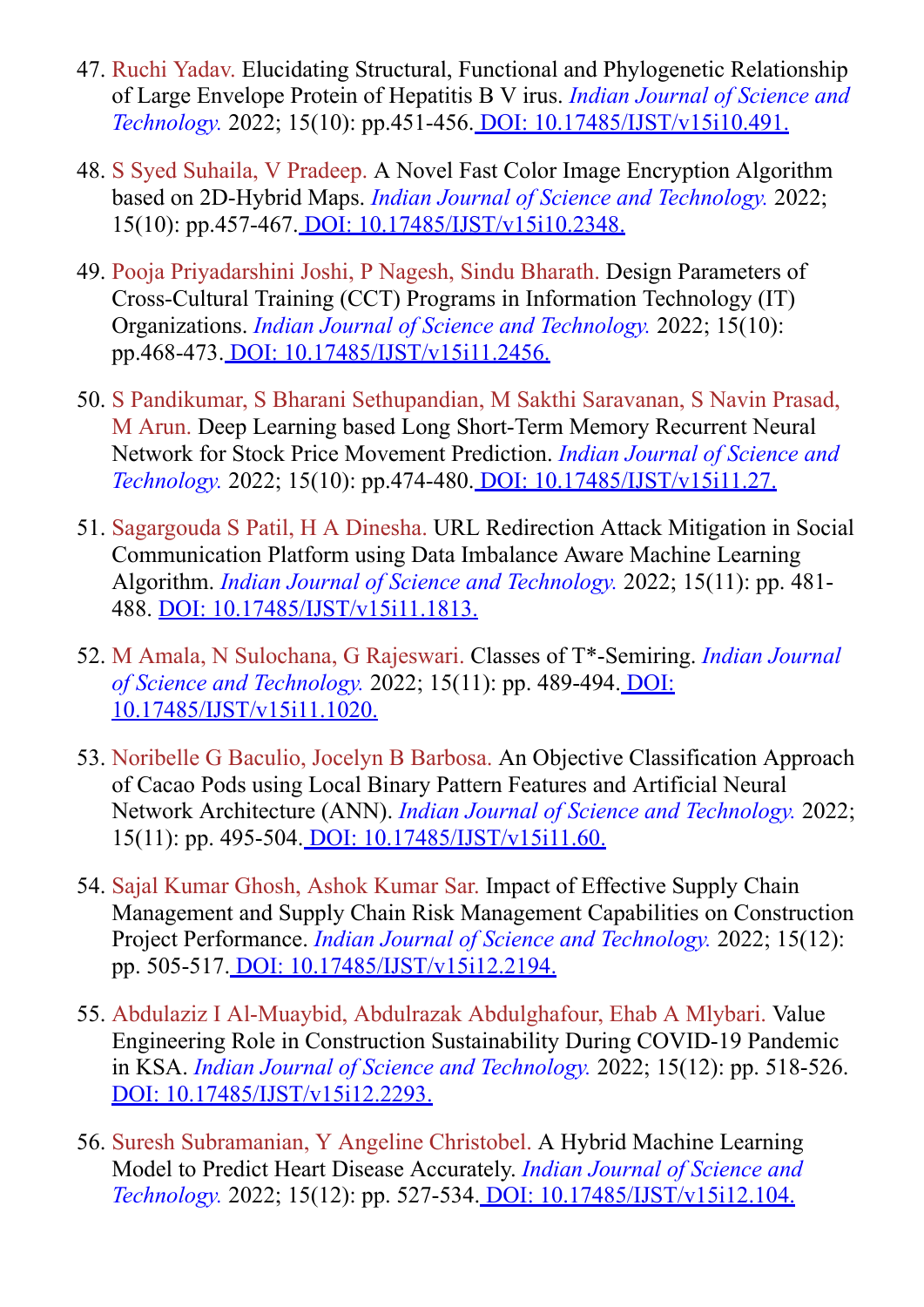- 57. Sanjaykumar Dalvi, Swati Sonawane. Biodiesel (fatty acid methyl ester) from Chlorococcalean Chlorella vulgaris by single step in-situ transesterification. *[Indian Journal of Science and Technology.](https://indjst.org/articles/biodiesel-fatty-acid-methyl-ester-from-chlorococcalean-chlorella-vulgaris-by-single-step-in-situ-transesterification)* 2022; 15(12): pp. 535-541. DOI: 10.17485/IJST/v15i12.312.
- 58. Raghavendra Devadas, Nagaraj G Cholli. PUGH Decision Trapezoidal Fuzzy and Gradient Reinforce Deep Learning for Large Scale Requirement Prioritization. *Indian Journal of Science and Technology.* 2022; 15(12): pp. 542-553. [DOI: 10.17485/IJST/v15i12.1757.](https://indjst.org/articles/pugh-decision-trapezoidal-fuzzy-and-gradient-reinforce-deep-learning-for-large-scale-requirement-prioritization)
- 59. Marwa Slimi Bassem Jmai, Hugo Dinis, Ali Gharsallah. Microwave Imaging for Breast Tumor Detection Using a CPW Antenna. *Indian Journal of Science and Technology.* 2022; 15(13): pp. 554-560. [DOI: 10.17485/IJST/v15i13.1974.](https://indjst.org/articles/microwave-imaging-for-breast-tumor-detection-using-a-cpw-antenna)
- 60. T R Arunkumar, H S Jayanna. A Novel Light-Weight Approach for the Classification of Different Types of Psoriasis Disease Using Depth Wise Separable Convolution Neural Networks. *Indian Journal of Science and Technology.* 2022; 15(13): pp. 561-569[. DOI: 10.17485/IJST/v15i13.2297.](https://indjst.org/articles/a-novel-light-weight-approach-for-the-classification-of-different-types-of-psoriasis-disease-using-depth-wise-separable-convolution-neural-networks)
- 61. Abdelhady Naguib. Localization in Mobile Sensor Networks using Kalman Filter. *Indian Journal of Science and Technology.* 2022; 15(13): pp. 570-583. [DOI: 10.17485/IJST/v15i13.632.](https://indjst.org/articles/localization-in-mobile-sensor-networks-using-kalman-filter)
- 62. Jackie Len P Bañas. Faculty Empowerment, Work Environment and Organizational Commitment Toward Sustainable Educational Productivity During Flexible Learning. *Indian Journal of Science and Technology.* 2022; 15(13): pp. 584-591. [DOI: 10.17485/IJST/v15i13.1541.](https://indjst.org/articles/faculty-empowerment-work-environment-and-organizational-commitment-toward-sustainable-educational-productivity-during-flexible-learning)
- 63. Vinod Desai, H A Dinesh. Efficient Reputation-based Cyber Attack Detection Mechanism for Big Data Environment. *Indian Journal of Science and Technology.* 2022; 15(13): pp. 592-602. [DOI: 10.17485/IJST/v15i13.2102.](https://indjst.org/articles/efficient-reputation-based-cyber-attack-detection-mechanism-for-big-data-environment)
- 64. Balvinder Shukla, Manoj Joshi, R Sujatha, T Beena, Harish Kumar. Demystifying Approaches of Holistic and Multidisciplinary Education for Diverse Career Opportunities: NEP 2020. *Indian Journal of Science and Technology.* 2022; 15(14): pp. 603-607[.DOI: 10.17485/IJST/v15i14.2296.](https://indjst.org/articles/demystifying-approaches-of-holistic-and-multidisciplinary-education-for-diverse-career-opportunities-nep-2020)
- 65. Sunil Kumar Jyothula, Jaya Chandra Prasad Talari. An Efficient Transform based Low Rank Tensor Completion to Extreme Visual Recovery. *Indian [Journal of Science and Technology.](https://indjst.org/articles/an-efficient-transform-based-low-rank-tensor-completion-to-extreme-visual-recovery)* 2022; 15(14): pp. 608-618. DOI: 10.17485/IJST/v15i14.264.
- 66. Salifou Ouédraogo, Moctar Ousmane, Ladifata Mogmenga, Thierry Sikoudouin Maurice Ky, Sié Kam, Joseph Bathiébo. Experimental Study of the Airflow in Natural Convection in an Innovative Prototype of Solar Chimney Power Plant, under Climatic Conditions in Ouagadougou, Burkina Faso. *Indian Journal of*